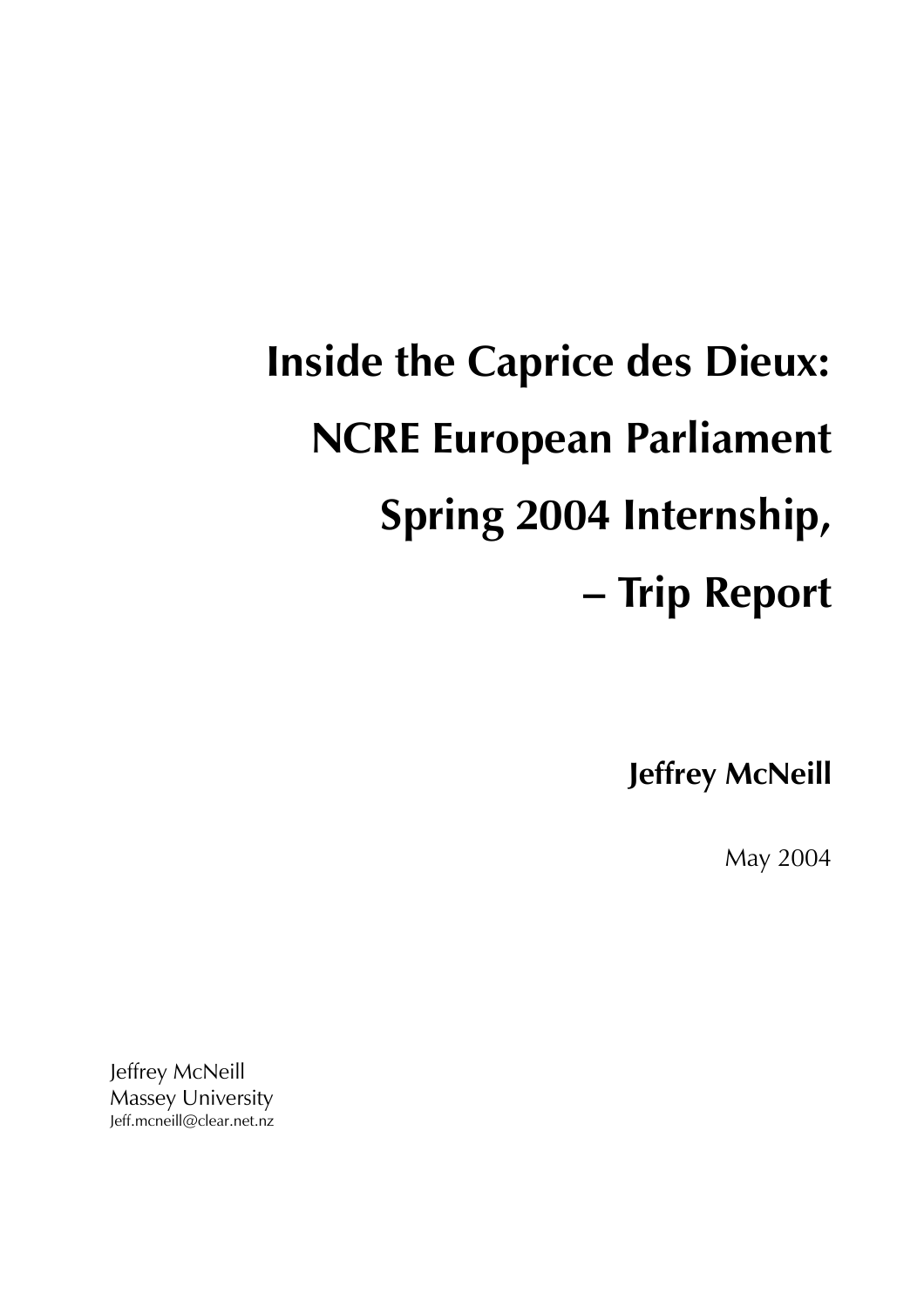### 1. Introduction

This Report gives a general outline of my three months at the European Parliament (EP) and the value of the Internship, along with some observations and tips that may or may not be useful for future Interns. I had some clear and many vague ideas what I was going to do in Brussels, crystallised by the knowledge that this was a once only opportunity, both to operate in one of the more amazing political experiments of our time and to experience what Brussels and its surrounds have to offer.

## 2. Background Comments

I took up a 3-month stage, February - April 2004. While all stages will naturally differ, mine was shaped by my age and the proximity of the EP elections and Enlargement.

#### $2.1.$ The aging stagiaire

I am considerably older than the vast majority of stagiaires at the EP (almost all are in their early 20s)! This meant that I was never a likely candidate for the lively stagiaire social calendar. I was also treated more as an equal by staff and politicians alike and was never remotely expected to make or fetch the coffee, or photocopy documents - which I would not have minded doing! Instead, I enjoyed a different, but no more or less valuable, set of experiences than would otherwise have been the case. Being an "old fox" as they say here, I was also able to work independently and with minimum support from staff or politicians which they appreciated given the second issue, the looming elections. In any case, I did meet several people my own age at the EP on short-term secondments from their Regional or national governments to their party secretariats so they can find out what Brussels is doing, and some of the less young German Assistants so I was not alone. Age is not an issue, despite my initial misgivings.

#### $2.2.$ The Elections and Enlargement

The EP Elections are to be held June 2004. Accordingly, all minds and work focus on the end of April, when Parliament more or less winds up. Focus varies - the MEPs are campaigning (some harder than others, depending on their location on Party Lists: my host was reasonably relaxed, given her high list position; the office staff next door were busy looking for jobs as their man had been relegated to the bottom).

In practical terms this meant that MEPs from the Australia and New Zealand Delegation, who had previously indicated that they would take a 3-month intern, changed their minds in the New Year when reality reached closer. Janet Lowe, the NZ Embassy and Mission Councillor, worked hard and got me a placement on the basis of a month each in three MEPs offices. This was then converted to a month in the office of MEP, Frau Ewa Klamt, EPP-ED<sup>1</sup> Group, and the remainder in the Environment Committee Secretariat under Francis Jacobs. In reality this turned into six weeks in each. This was highly fortuitous as Francis says that usually they never take anyone for less than two years, but someone had

<sup>&</sup>lt;sup>1</sup> Group of the European People's Party (Christian Democrats) and European Democrats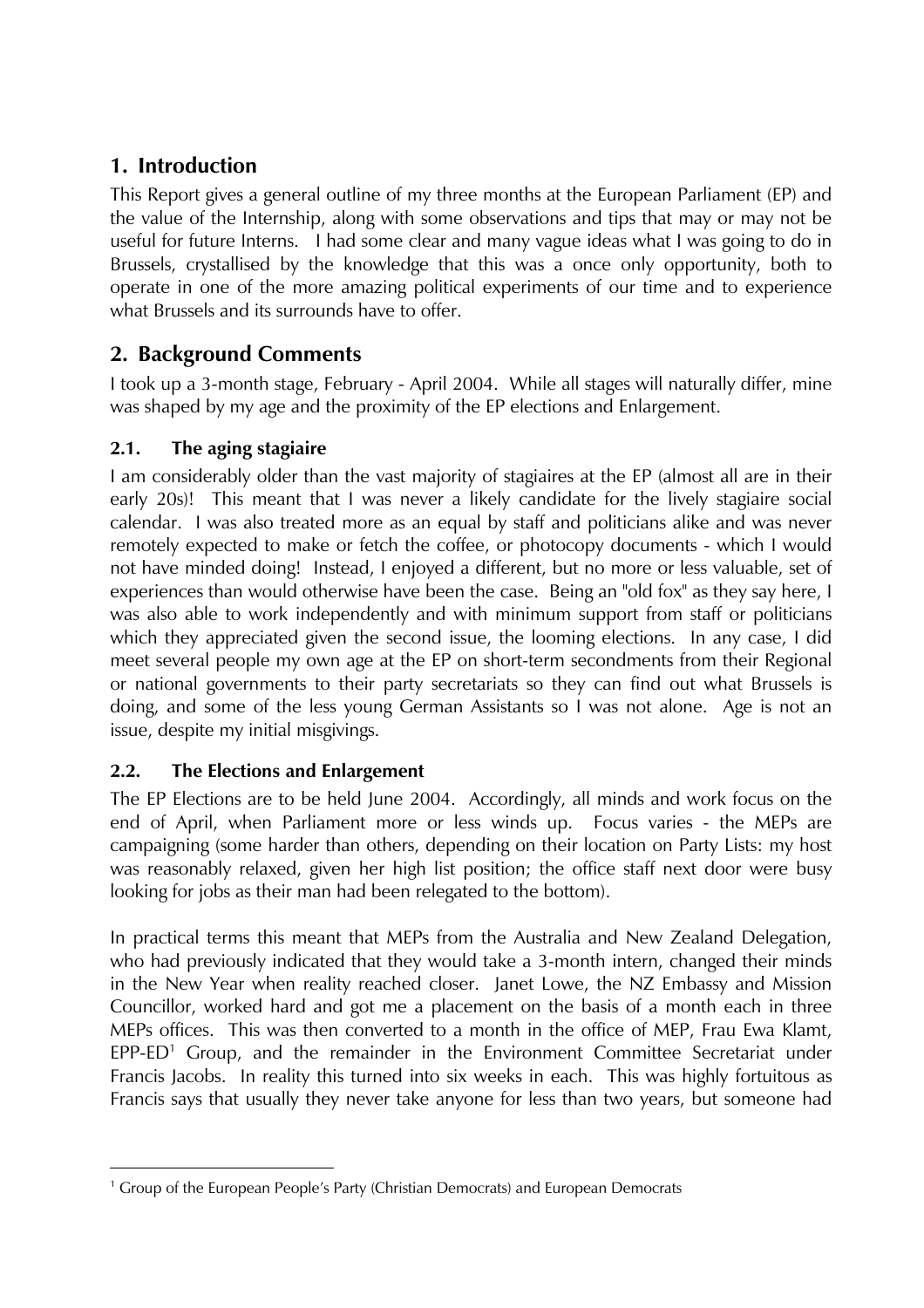just left, leaving an empty desk. Nicely, the MEP and staff said I could stay the whole three months if I wanted when it was time to go!

The problem, as everyone saw it apart from me, was that there was consequently little work to do - the politicians were campaigning for the elections, while the administrators were tidying up the final work before the elections. For me, this did not matter as I was far more interested in the processes operating in the EP than the content of what they were processing. The two sets of experiences, first in a political office, the second in an Eurocrat office under a very talented and knowledgeable Director (Francis co-authored the bible on the EP "The European Parliament", now in 5th edition) were complementary and provided great opportunities to utilise.

In retrospect, this lack of structure or defined purpose may not suit interns without experience working in government or other bureaucratic systems. I survived I think partly because I was looking for analogues from NZ government that I had worked in as my own mental reference framework. Also an existing external network of friends from former times made up for the reduced social interaction inevitably resulting from a "all care - no responsibility" work relationship.

#### 3. Work experience

The outcome of this turmoil was that I had no significant set work to do for the first 6 weeks and minimal, but interesting, work in the second. I was required on occasion to utilise my English writing skills for political ends. However my largest contribution was to the "Austrian Marmalade Directive" which amends the "Breakfast" Directive (Directive 2001/113/EC relating to fruit jams, jellies and marmalades and sweetened chestnut puree intended for human consumption). This was minor, but I was able to help save the Austrian Breakfast. Jim Hacker and the Great British Sausage were at the forefront of my mind the whole time, and the solution is not too dissimilar. I will not elaborate on either work. I also undertook a review of the Parliament's Environment Committee's effectiveness.

In my case, the flexibility and freedom this gave was far and away much the better option as I was able to explore various research threads the experience offered (see below). The Intra- and Inter-net services also make accessing documents (once you know what you are looking for and where ) easy. As well, the EP library has some very useful books that I borrowed. The geography of the place takes some working out, as it consists of a connected series of buildings, some missing floors due to high ceilings in the floors below. However important reference points, such as the Mickey Mouse Bar (it's the chairs, not the people) and the Self-service canteen were soon identified. (And Interns should make sure to eat at least once in the 12<sup>th</sup> Story restaurant in the Paul Henri Spaak Building, for the view alone, though this could require bluff.)

I spent considerable time following a particular directive through its stages: the Fluorinated Gas Directive (which are used for air-conditioning systems in cars and commercially, but do not help global climate change). This gave a conceptual framework for understanding how the Committees (the core working organs of the EP) in particular work, so I attended

the first Environment Committee presentation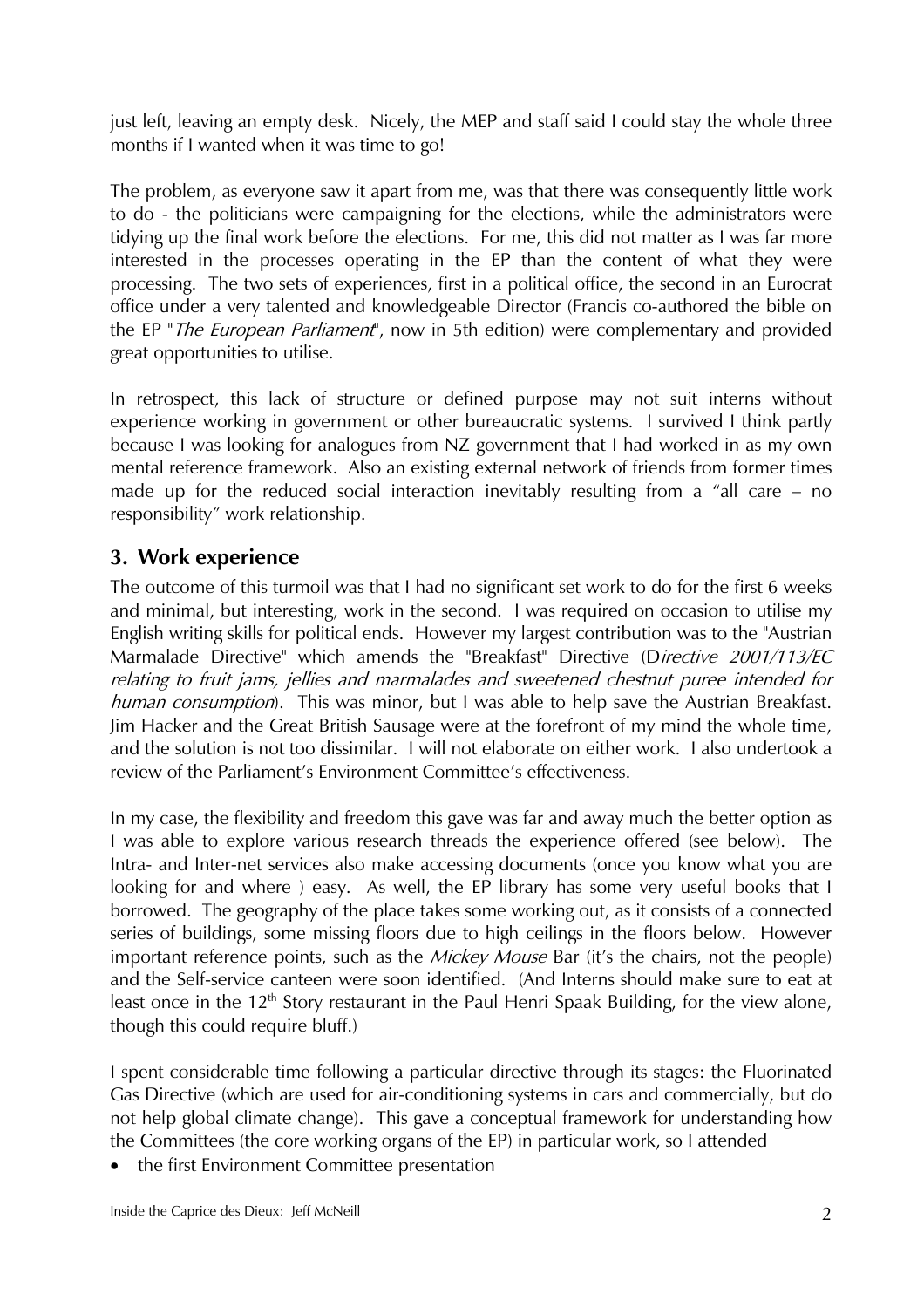- the German Fraktion, EPP-ED Group discussion on the Environment Committee Agenda
- the EPP-ED Group Environment Committee members meeting
- the final Environment Committee meeting referring it to the Plenary
- the March Strasbourg Plenary though it was not on the agenda that time.

I also attended several other Committee meetings - each has its own character and issues, all revealing. (A word of advice: get to the hemicycle early on for committees such as Environment or when a Commissioner is going to give a presentation. The unlabelled (spare) seats where anyone – including stagiaires can sit are quickly taken by lobbyists and other stagiaires and you run the risk of being kicked out, and definitely not getting the translation headphones to understand what is going on! You also get to switch bottled water, petillanque or flat as preferred!). An advantage of working in the Committee Secretariat is that you are a guaranteed a seat (including up on the Dias for my Directive).

I found following the committees very useful for several reasons: firstly, the whole decisionmaking process is through committees and this exercise helps to see how it all fits together. As well, downloading and digesting the relevant Commission Proposals, Rapporteur reports, other committee opinions and voting lists forced me to come to grips with the system. Secondly, I sensed the political power-plays underlying actions and decisions, reminding me that this ultimately is about politics and not administration. And that politics is definitely not for the faint-hearted, any appearances to the contrary that the processes may engender (I witnessed one Rapporteur watching two year's work on his dossier crumbling before his eyes. He realised too late what was going on, just as I knew it would, and just as most people thought it was just a chaotic meeting). Finally, I was able to sense both strengths and weaknesses the EP faces: the power co-decision gives the EP, enabling a democratic input into an otherwise technocratic process; but also the considerable technical information deficit MEPs face when evaluating policy choices.

I had been told Strasbourg Week is an essential element of the EP Experience even though a part-Plenary is held in Brussels and there is no reason for a stagiaire to go to Strasbourg. I attended two days at Strasbourg and I agree that it is an important experience and the costs are worthwhile. Quite apart from anything else, the architecture is impressive and initially confusing to find one's way around - though soon the important Swan and Crazy Carpet bars can be found easily (coffee and self-service canteen cost more in Strasbourg, too)!

The Parliament Building also hosts other events, which I made a point of attending. These included the EPP-ED Conference on the Chemicals Directive, 'audtions' for the new Acession-state Commissioners, and also a session of the EU's Committee of the Regions. I also attended a single-day seminar at the Austrian Embassy on the application of the Open Method Coordination to environmental policy development.

I also took the opportunity to meet more or less formally with others in and around the EP system:

- Commission officials, from Environment and External Relations Directorates
- several MEPs from different parties (a slightly delicate business)
- several MEPs' Assistants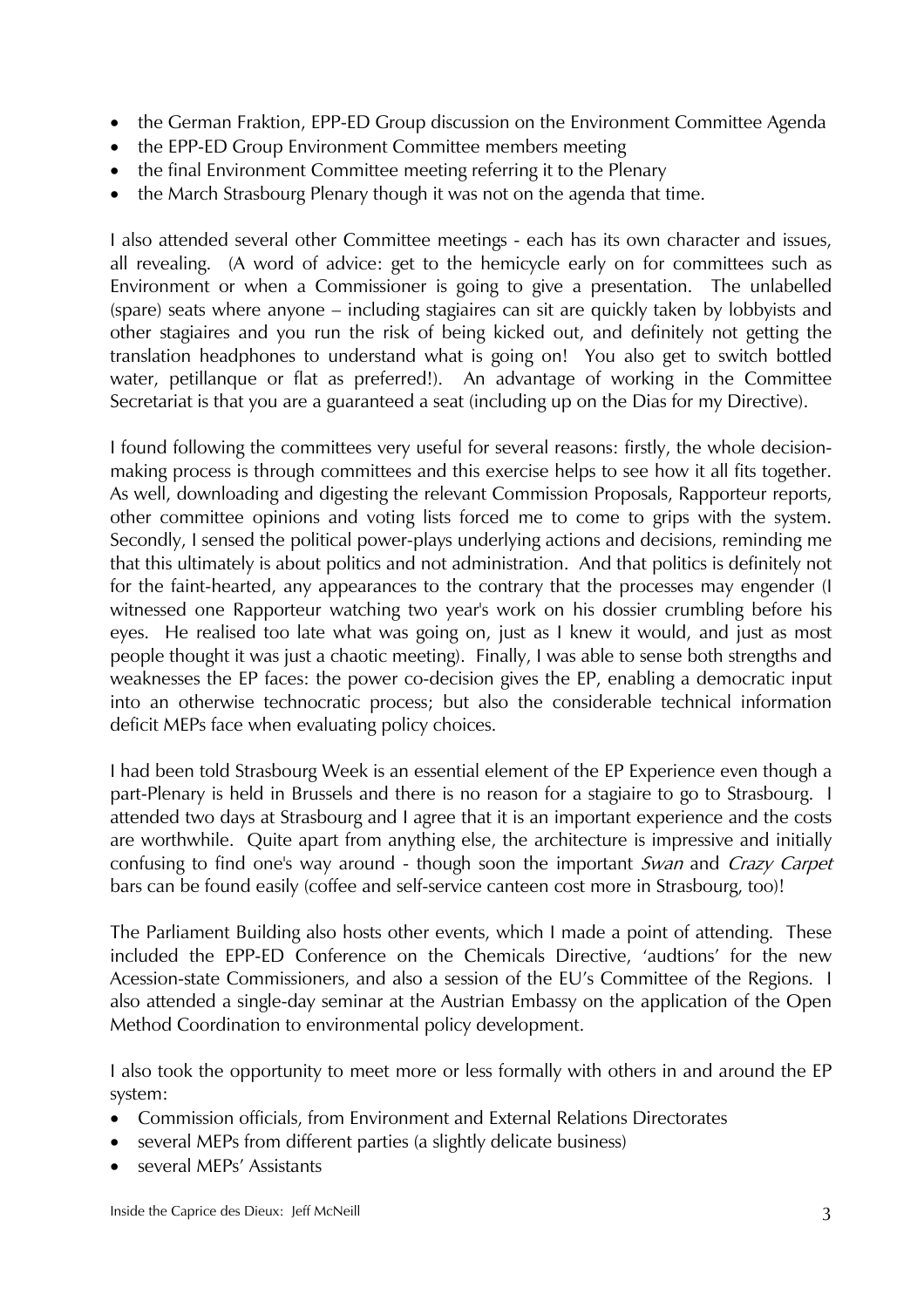- EP Environment Committee Secretariat staff
- EPP-ED Group Secretariat staff
- Northwest England Regions Brussels Representative
- Nordrhein-Westfalen Landtag CDU party official
- NZ Embassay staff and Ambassador
- Consultants working directly with the Commission administering implementation of the LIFE-Environment programme

This was achieved through a mix of luck, cheek and planning. For example, I made contact with the LIFE-Environment programme administrator at the New Zealanders in Brussels Group's (NZIB) Belgian beer tasting gathering in my first three days of arriving. Anton is a New Zealander from Marton though long-domiciled here and also works in environmental policy. We shared the rare ability to be able to drink Geuze, and he took me under his wing and introduced me to other people working in the business, both in his office and the Commission.

I also made several cold-calls and emails and chased them up to contact MEPs and officials from different parties, as well as contacting friends/partners of colleagues. All were very helpful, very interesting and stimulating to talk to.

The European Council Spring Summit circus also came to town, which also provided entertainment - and large-scale commuter inconvenience - in its own inimitable way. An attack helicopter parked in the air 800m away from my window was slightly unnerving, but less so than accidentally getting on the wrong side (i.e. inside) of the security cordon around the Council Building on Rondpoint Schuman with absolutely no good reason to be there.

#### 4. Language and people

Language is an interesting issue: unlike the Commission, which works largely in French, the EP has adopted English as the major working language. This is helpful for Kiwis. However, the place is a Tower of Babel, with about 20 languages spoken (the Accession states already had people in the EP as observers). Although my German MEP colleagues were happy to speak English to me on an individual basis, in groups and when their colleagues visited or met, they all spoke German. My ability to survive in German I think helped build a better relationship and not feel left out of things. It also very much helped following what was going on in the Fraktion meeting. This did nothing for my French, however, and the lot fell to bits when I moved in to an office with Griet who spoke Flemish half the time!

Most people can survive in English alone, but added richness comes from having a second language. Also, from talking to officials and MEPs, the different nationalities have quite different approaches and views on parliament and its work – I suspect my time with the German MEPs was quite different from Lucy Cassels<sup>1</sup> who was with an English MEP in the same Group. I am sure another stagiaire with another country MEP would have quite a different experience again. Rotation by subsequent interns among different nationals would be good if it can be managed.

<sup>&</sup>lt;sup>1</sup> Lucy Cassels, NZCRE Parliamentary Intern, September - November 2003 Inside the Caprice des Dieux: Jeff McNeill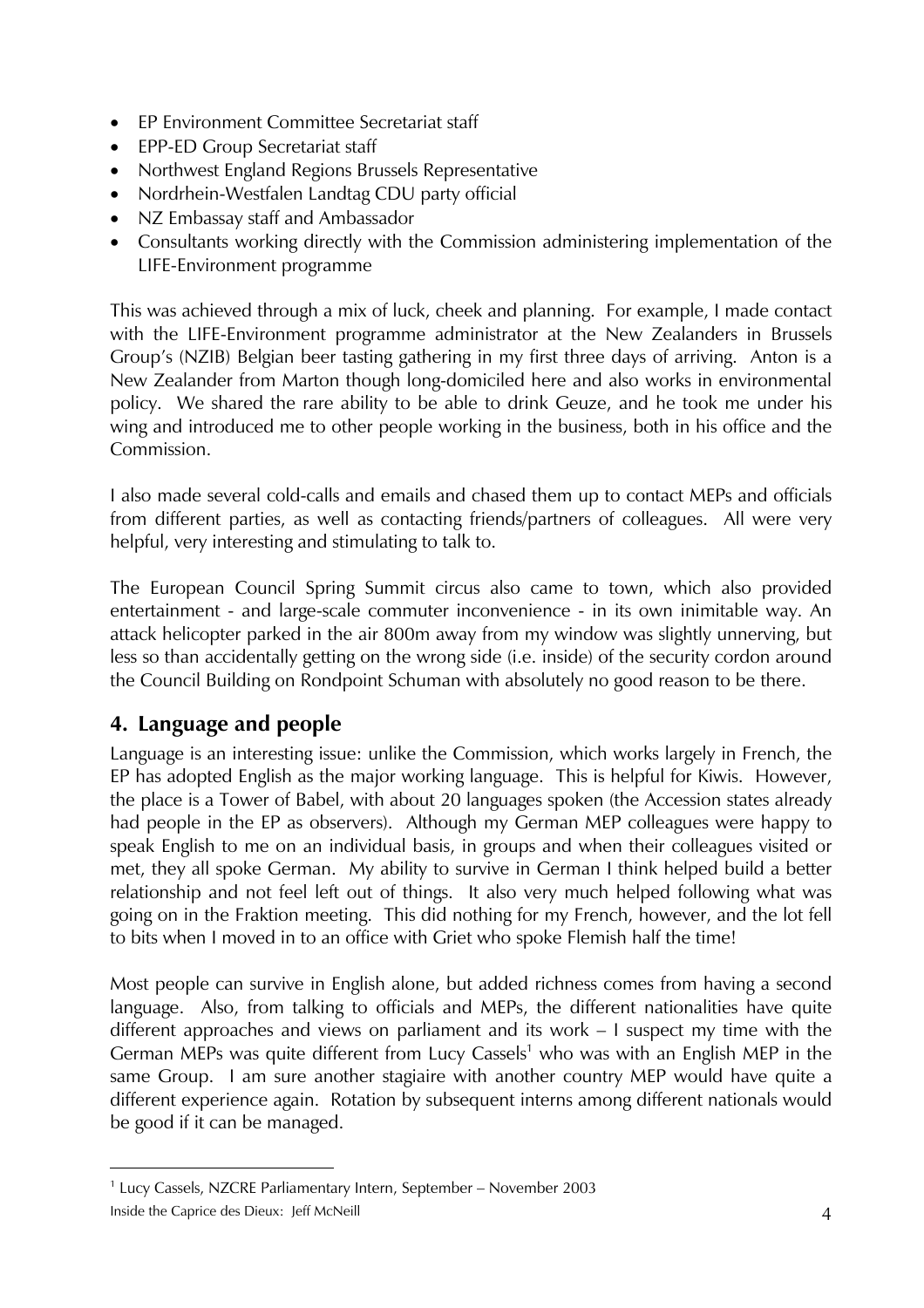I was particularly touched by how friendly and interested everyone in both the MEP's office and Secretariat were. I had wondered if they would remain somewhat disengaged as I was an imposition at a busy time for them, for a short time only and was prepared for that. Similarly, the Embassy staff were also very welcoming and helpful – a far cry from my experience some 20 years ago!

#### 5. Impressions

I went with a slightly cynical mind, though prepared to give the EP the benefit of the doubt. Much of the literature paints it as an expensive and inefficient talk-shop. Grandiose buildings, junkets to Strasbourg, the Euro-sausage and straight bananas, etc., etc. And they are right. It is all those and more. At the same time, Kiwis (or at least me) were perhaps not fully recognising the historicity of the institution - that CAP was not primarily about efficient agriculture, but about cultural maintenance, a strategic weapon to keep the Germans in line, and to avoid more Hungerjahren (and so that food could not be used as a strategic weapon by the French to keep Germans in line). No one (but the French possibly) wants to go to Strasbourg every month; it is a charming and quaint backwater with awful air connections and pokey offices (the grandness in French public buildings is reserved for the public parts – Versailles is not too great out the back either, apparently), for a start. But if this is the price to pay to establish the European Union then it is a cheap one.

Importantly, I see the EU as an experiment in the making, undertaken without a clean labbench. The EP is a part of that, an attempt to redress the democratic deficit that increases its effectiveness and power with time. The power of codecision has meant that the EP now has to be taken seriously. Consultants and lobbyists told me that they now put equal effort into both the Commission and the EP where there is codecision, having two bites of the cherry, one in the beginning and one near the end (they also of course work on country representatives at the Council).

But most importantly, and as many Plenary speakers allude quite clearly to, no matter how inefficient and expensive, the EU institution is a much better way for Europeans to resolve their differences than the traditional European way. Bosnia is seen as both a positive and negative in this regard – negative in that it required the USA to lead, positive in that it dealt an object lesson on the need for a relevant European forum. Paraphrasing Francis paraphrasing Michael Currie: despite its every effort to fail, the EP is doomed to succeed.

Some people questioned me at the beginning of the internship why I was going to the EP and not the Council "where all the decisions are really made". I think that reflects lack of appreciation of how much things have changed in quite a short time, and all indications are that the EP's significance will continue to grow. In that regard, the Internship to the EP rather than Commission is appropriate, especially if one wants to learn about processes rather than content.

#### 6. Extracurricular activities

Brussels is a unique city, batting well above its league with its range of people, richness and diversity as a consequence of its location and its position as European Capital. There is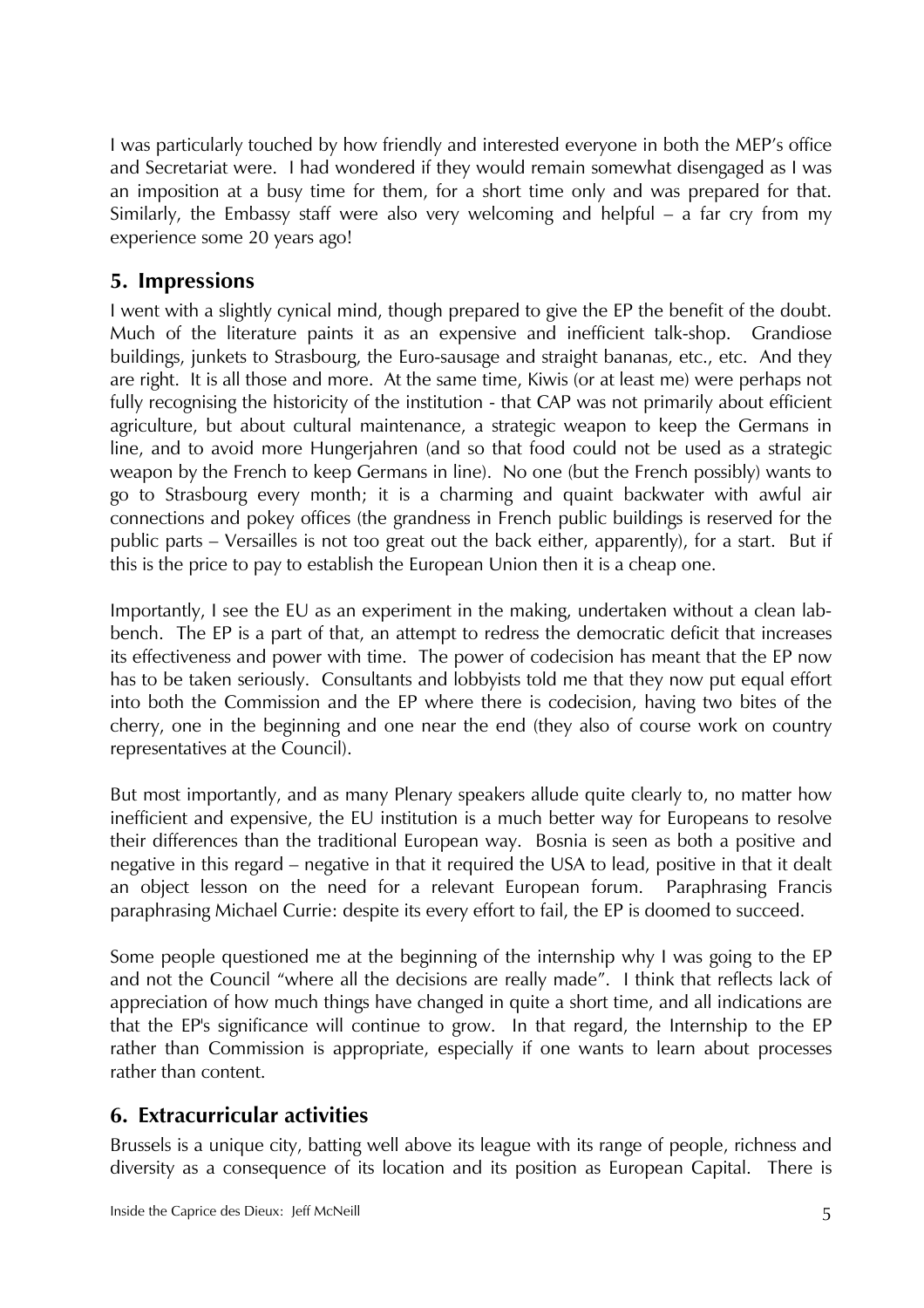something for everyone; for me the museums and art galleries are impressive – from the Royal Museums of Fine Art with its Breughels and other Flemish primitives, to the Wiertz Museum (only 3 minutes walk from Henri Spaark Building, and free entry) with its Nineteenth Century egoistic and gothic excess; quite apart from wandering around the streets of Schaerbeek and Ixelles taking in the Art Nouveau architecture (do not miss the Horta house in Rue Americain, or nearby Hannon Hotel).

As a classical music enthusiast, I had a very rich time – attending concert performances of baroque operas, celtic fiddle music, harpsichord and organ recitals. But the highlight for me was to take regular baroque bassoon lessons from a leading baroque period bassoonist (none exist in New Zealand) using a reconditioned Victoria University of Wellington instrument.

I also visited World War 1 battlefields at Ypres (my grandfather was wounded at Mesen/Messines in 1917 when the NZ Rifle Brigade fought in the Messines Offensive) and attended ANZAC Day there. Other excursions included the Moselle (wine tasting and cycling), Oostend coastal walk (catch the train there, and catch the tram back to the station when you have had enough, unlike a wander around the Coromandels!), and Binche for the Shrove Tuesday orange throwing procession (I bunked work that afternoon).

#### 7. Conclusion

Each person I spoke to had a very different idea of what goes on and how in the EP, what other people do and how much they know, all of which is the basis for some research in itself. The practical lesson to take from this is, as Lucy wrote, to be highly flexible and take any opportunity if it is even remotely offered! Each stage is going to be very different, but immensely rewarding.

The people I met were without exception, friendly, interested and interesting, and helpful – somewhat humbling really. I have had many interesting discussions and had ideas challenged and new ones suggested. The whole Brussels Experience is a very condensed and special opportunity, to experience many different opportunities, both within and without the EP setting. Brussels, the Capital of Europe, has everything if you want to do it.

There are supposed to be two types of learning, academic - vicarious, and experiential. Working within the system gives a depth to understanding that no amount of reading books, journals or Internet pages can ever capture. I am going back to New Zealand able to put those materials into a far more firmly rooted real framework than otherwise would have been the case. The internship for me was very worthwhile and I am very grateful to have the opportunity to have benefited from it. My dissertation will take on a new dimension and incorporate new material as a result of both what I observed and my own reflections on those observations. As the Air NZ advertisement says, "Being there is everything".

#### 8. Next Steps

Clearly the next step for me is to digest and contemplate on the Caprice Experience. I have accumulated significant information and contacts to prepare a paper for on aspects of the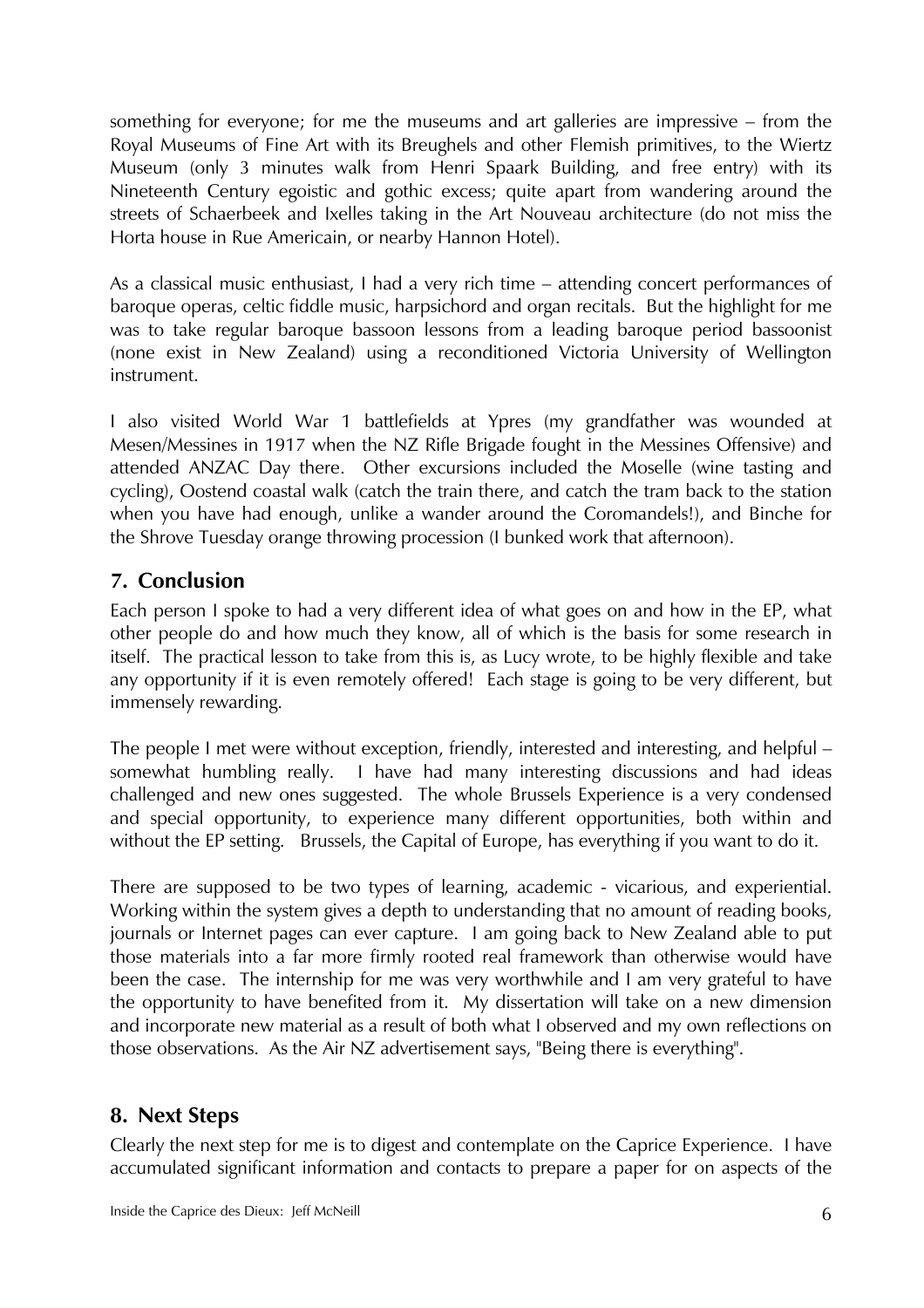information deficit facing Parliament, and institutional determinants to policy-making and implementation, useful for my dissertation. There are other, wider issues revolving around the relationship between New Zealand and EU that will take more time to crystallise.

#### 9. Acknowledgements

I am very grateful for the opportunity to take up the Internship, and thank Martin Holland, NZCRE, University of Canterbury, for making this possible. I especially thank Janet Lowe, NZ Embassy Brussels, for her tireless efforts to set it up. And of course, Frau Ewa Klamt and Francis Jacobs and their staff for being such open and willing hosts, and so prepared to share their experiences with me. I would like to think that they have gained something from hosting an Antipodean in return.

Finally but not least, I especially thank my wife, Marise, and family for letting me come away for three months. Coping with a full household is a big task in itself, let alone as a single-parent, and quite apart from having to accommodate the biggest floods in a century, a windstorm and a couple of earthquakes, not to mention the death of the pet rabbit while I was gone. It was all probably very character-building, but Marise may well feel that there were parts of her character that did not need any further construction.

**JKM**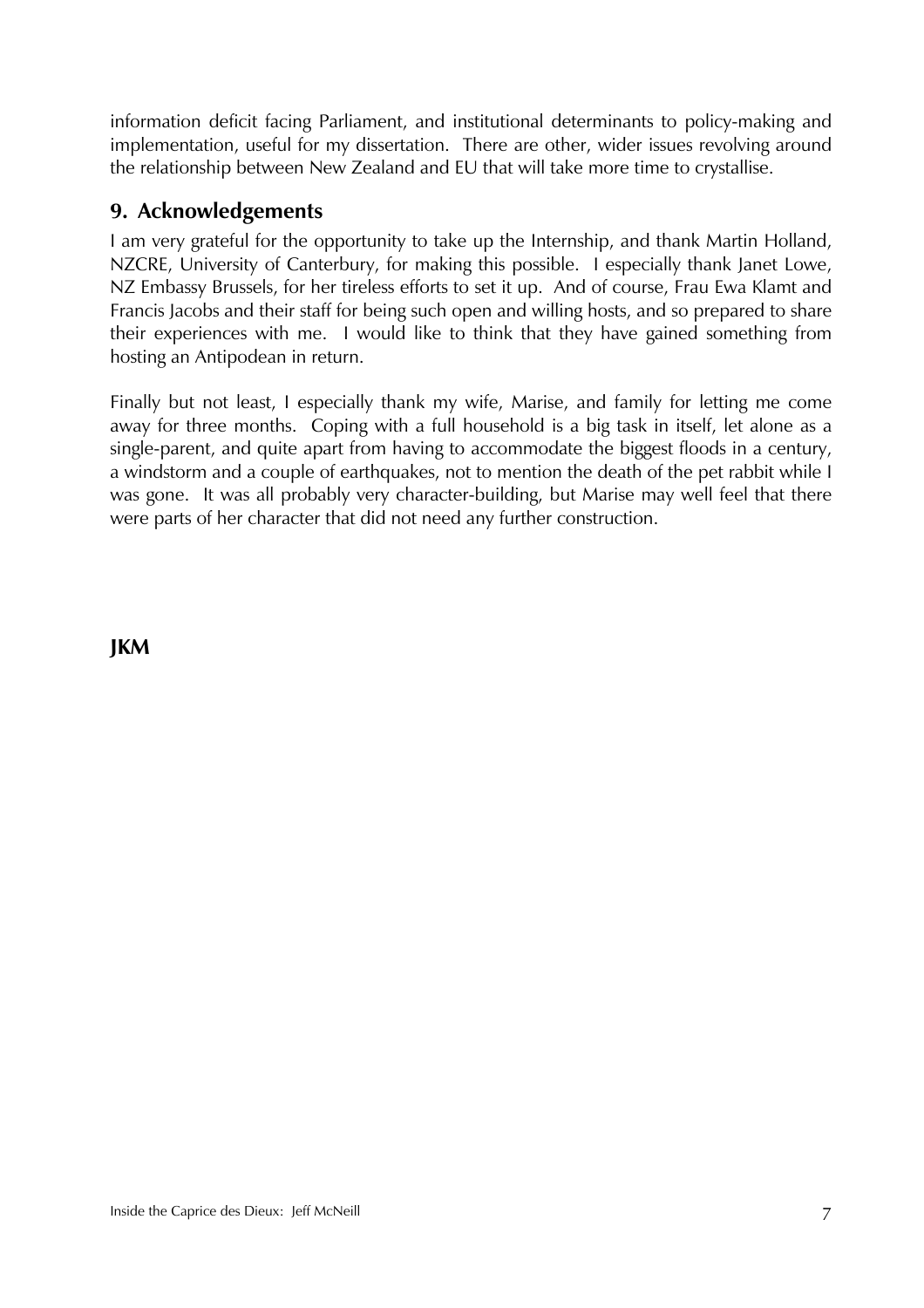## Random observations that might help future Interns

#### 1. Costs

This is provided so intending stagiaires know what they are in for – NZCRE made it clear that the stipend was limited and that additional own funding may well be necessary. The stipend does provide for the basics (and of course the airfare and most importantly the entrance into an amazing institution – lets keep things in perspective here!) I chose to live beyond my means as I do not know when I am going to be back in Town and with this degree of freedom, but each to their own priorities!

My impression is that internal purchasing power in NZ and Brussels are about the same – Belgian income is about twice as much, while costs (and tax) are also double. One Euro here buys more or less what one dollar buys in New Zealand. It is also an expensive town by European standards.

| <b>Item</b>                                                     | <b>Euros</b> |
|-----------------------------------------------------------------|--------------|
| Rent (month) – seedy student attic flat in Schaerbeek. This was | 400          |
| on par with other European stagiaires' experiences.             |              |
| Month bus/tram pass (month)                                     | 35.00        |
|                                                                 |              |
| Hotel in Strasbourg (per night) book for Strasbourg week!       | 60           |
| Train to Strasbourg (return)                                    | 110          |
|                                                                 |              |
| Entrée in a reasonable restaurant/ pasta in a bistro            | 10           |
| Main plate in a reasonable restaurant                           | $14 - 18$    |
| Stoempf (bangers and mash) or bolognaise in a café              | $6 - 8$      |
| Main plate in the EP Selfservice canteen                        | 3.50         |
| A Beer in a café (Morte Subite Café has original character)     | 3.50         |
| Museum entrance                                                 | 5.00         |
| <b>Concert BOZAR</b>                                            | 20.00        |
| Film                                                            | 8.00         |
|                                                                 |              |
| Loaf of bread 400g (petit)                                      | 0.90         |
| $\frac{1}{2}$ litre milk UH                                     | 0.55         |

Given monthly stipend is about Euro 800, stagiaires have about Euro 350 a month after rent and transport. Just think you have an allowance of \$90 a week and do not convert!

#### 2. Random Tips and Suggestions

The doctors consultation at the EP is free, but be prepared to pay a small fortune for the prescription medicines from the chemist – it wasn't just my back I needed the pain-killers for!!

Le Soir on Wednesday publishes its MAD which has the week's entertainment guide, and is probably the only good reason for buying this two minute wonder.